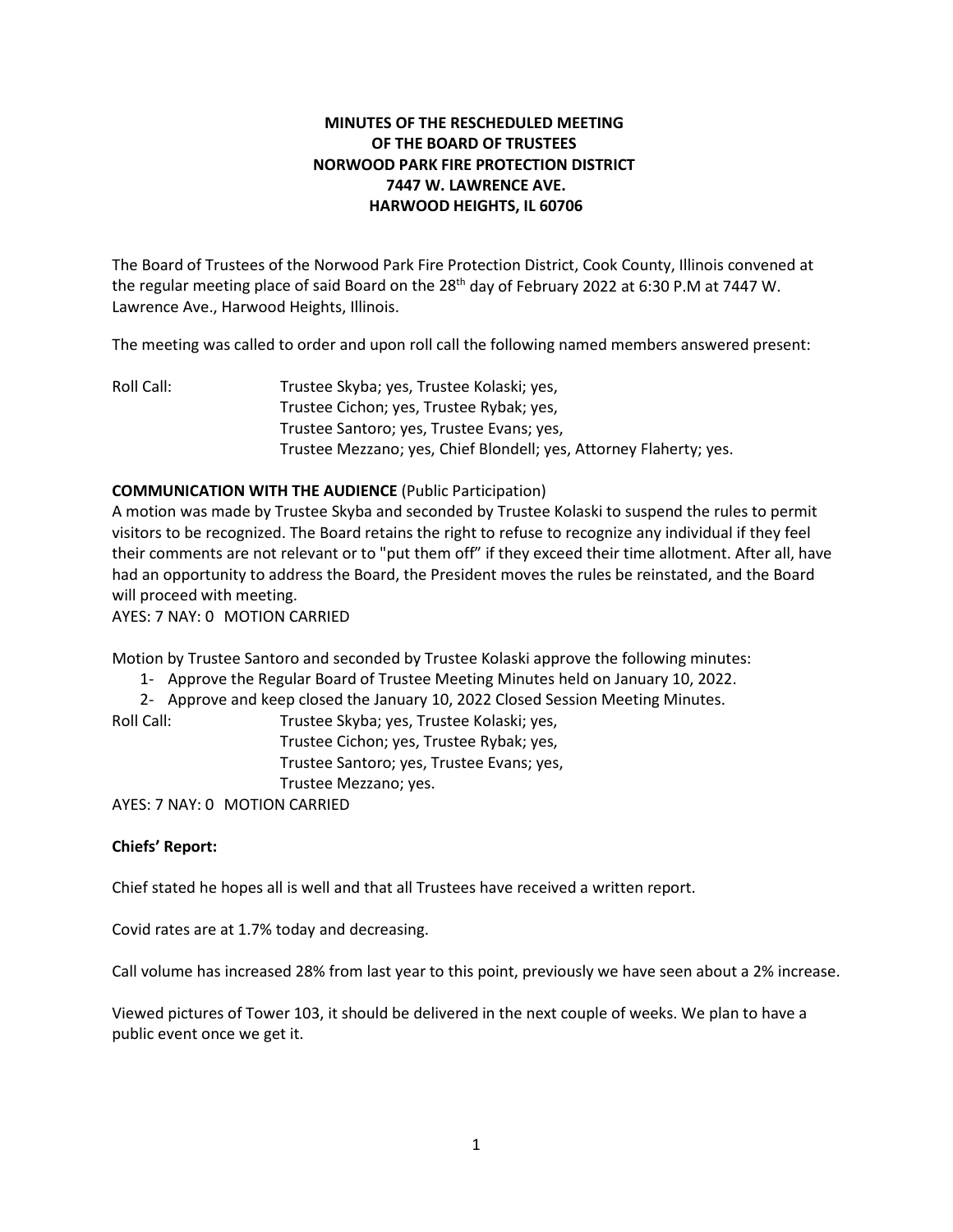Truck 104 has been offered to area fire academies; they are not interested. We have had it for sale and is currently at \$30,000 or we may end up donating it to a volunteer department. Trustee Mezzano asked if it can be scrapped, Chief says that would be a last-ditch effort. Discussion.

We received the \$100,000 of the \$150,000 grant. We have just received notification that we were awarded a \$90,000 grant towards communication equipment, so we now have a total of \$140,000 to use towards communications. We should know more on what we are going to do at the next MCD meeting.

Paramedic/Firefighter Brian Fahey's last day is today after 19 years. He was monumental in keeping staffing of paramedics for the last year. He is moving to a slower paced PSI department. We thank him for his service here.

The administration, with the help of a firefighter from Hillside who has experience, submitted a SAFER grant, which if awarded would pay for 3 firefighters for 3 years. This equates to over \$1.3 million.

This year instead of medical physicals we are having all firefighters participate in a mental health physical. Through Insight and Connect, each employee will meet with a counselor for 90 minutes allowing them to track everyone's mental health.

Chief explained the formation of a referendum committee, he asked Trustee Mezzano and Trustee Rybak to be part of the committee as well as a couple of union members. This is an exploratory committee, and we are moving forward gathering information. Attorney Flaherty is an expert in this area. Discussion.

Motion by Trustee Santoro seconded by Trustee Evans to approve the Chief's report for January 2022. AYES: 7 NAY: 0 MOTION CARRIED

**President's Report:** Trustee Cichon expressed his thanks to Brian Fahey. He also thanked Chief Blondell on doing a great job.

#### **TREASURER'S REPORT**

Schedule of Assets (Arising from Cash Transactions) January 31, 2022

| Assets                                              |                |
|-----------------------------------------------------|----------------|
| <b>Checking and money market accounts:</b>          |                |
| Byline Bank ambulance billing money market #4304492 | 332,545.44     |
| Wintrust -MM #2776                                  | 613,226.80     |
| Wintrust-Checking #9771                             | 6,039.83       |
| Wintrust-Ambulance #2671                            | 761,395.52     |
| Wintrust-Medical #0599                              | 4,045.99       |
| Wintrust-Donation #4129                             | 919.21         |
| Wintrust-FSA #0713                                  | 20,371.21      |
| Total checking and money market accounts            | \$1,751,778.96 |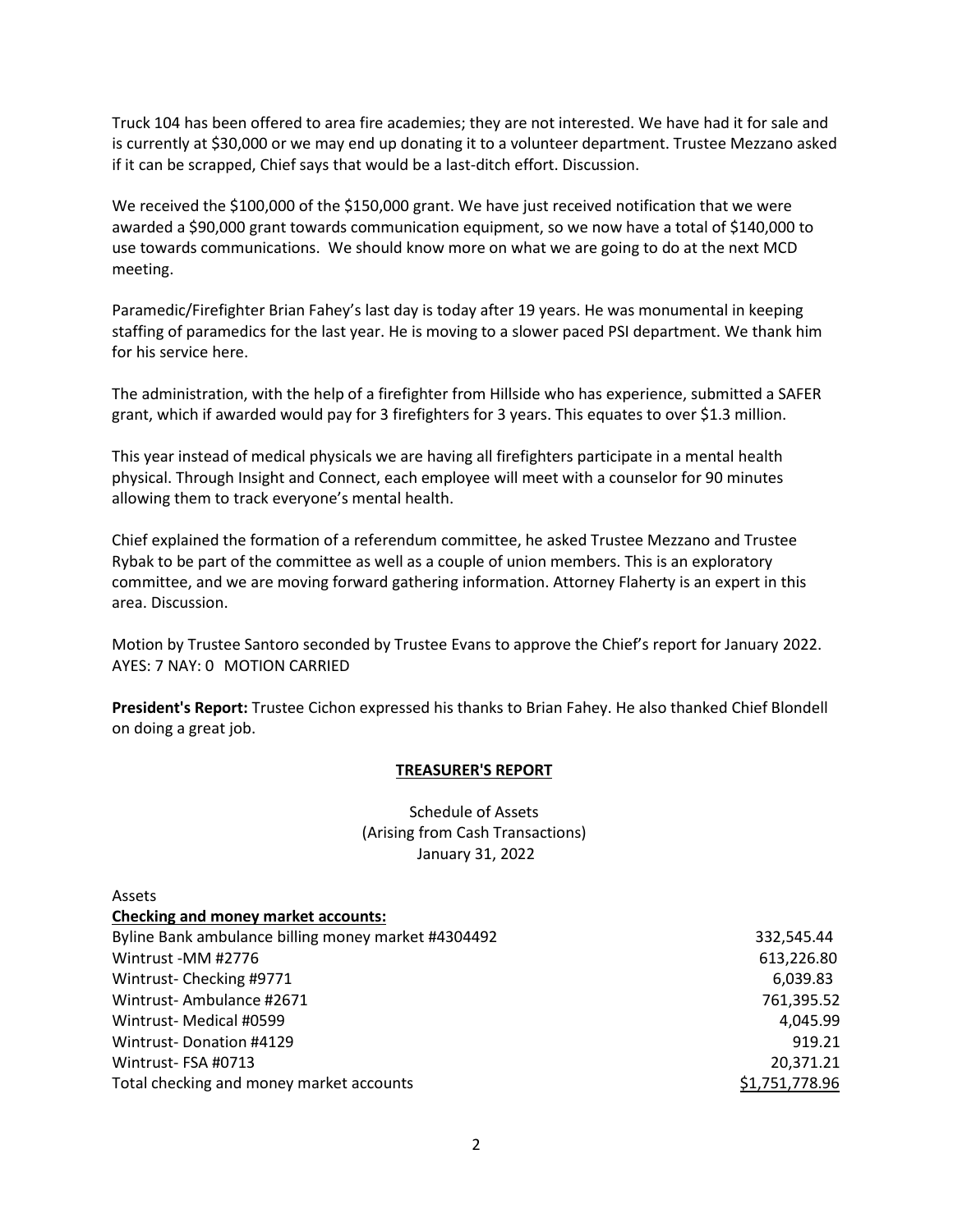# **Certificates of deposit (interest rate and maturity):**

| Belmont Bank (0.45%, 02/10/22)                           | 700.113.86     |
|----------------------------------------------------------|----------------|
| Belmont Bank (0.45% 01/21/22)                            | 582.187.77     |
| Belmont Bank (0.45% 01/19/22)                            | 407,331.58     |
| Total certificates of deposit                            | \$1,690,633.21 |
| Total checking, money market and certificates of deposit | \$3,442,412.17 |

Motion by Trustee Evans and seconded by Trustee Santoro to approve the January's accounts payable expenditures in the amount of \$665,759.68 and the Treasurer's Report as presented from the Financial Statements for January 2022.

Expenses were discussed, explaining the January invoices included half of December's invoices. Discussion about moving towards ACH or electronic bill pay.

| Roll Call: | Trustee Skyba; yes, Trustee Kolaski; yes, |
|------------|-------------------------------------------|
|            | Trustee Cichon; yes, Trustee Rybak; yes,  |
|            | Trustee Santoro; yes, Trustee Evans; yes, |
|            | Trustee Mezzano; yes.                     |
|            |                                           |

AYES: 7 NAY: 0 MOTION CARRIED

#### **Committee Reports:**

Finance Committee- Trustee Evans stated they had a meeting last night. There is a paramedic shortage, and it will be discussed further in closed session. Also discussed the referendum.

Building and Equipment Committee-Trustee Mezzano stated he had a tour of the firehouse and would like to have a committee meeting; he will email dates to the committee. He stated that a lot of money is being saved with maintenance by the work the firefighters can do themselves.

Policy & Strategic Planning Committee- Trustee Kolaski stated the USBs have been updated and thanks the trustees that turned them in on time.

Community Relations Committee- Trustee Santoro stated we received a letter from Superintendent Guzik thanking the fire department for the great job they did when the fire alarm went off. Norridge Community Cares is April 23<sup>rd</sup>. We are looking for volunteers from 10am-4pm to hand out Vial of Life by Mariano's. Discussion.

Pension Fund Member & Commissioner Oversight- Trustee Skyba stated there was a meeting and they approved the 3% raises for retirees.

# **Attorney Report:**

This year's cost of living is 7%, was 2.1% in prior years. Will need to do a Truth-in-Taxation to capture anything over 5%.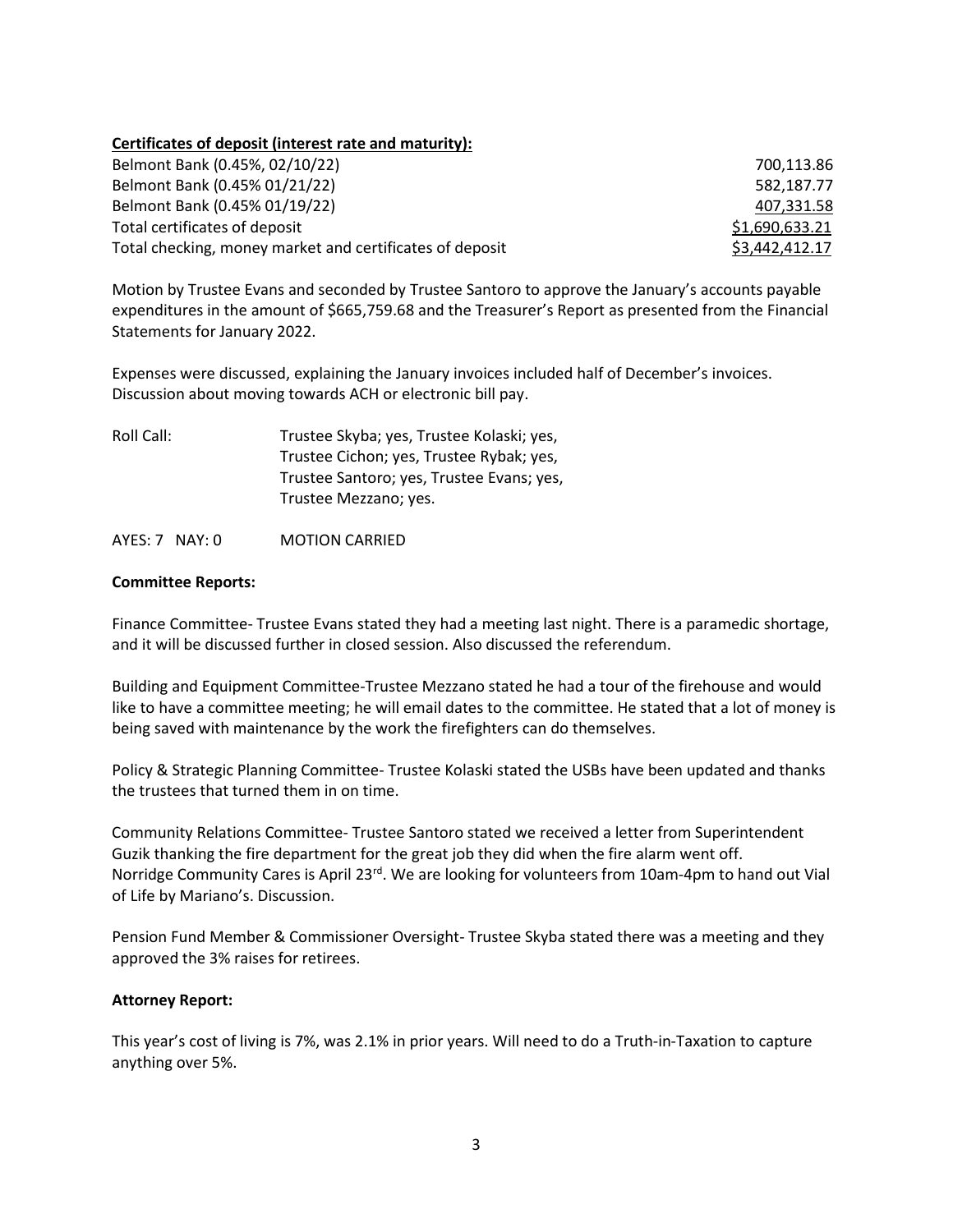There are new questions on the Economic Interest forms this year. Talks about savings and other monetary items, this is referring to money you may have in trust or a corporation. Also, the ethics officer signature is a state requirement and not needed for fire district.

# **Old Business:**

None.

#### **New Business**

Motion by Trustee Santoro and seconded by Trustee Rybak to approve the IGA with the Village of Harwood Heights regarding fee and fine structure as defined by the Fire Prevention Bureau.

Chief stated that 2 months ago we approve this with the Village of Norridge, this is for the Village of Harwood Heights.

| Roll Call: | Trustee Skyba; yes, Trustee Kolaski; yes, |
|------------|-------------------------------------------|
|            | Trustee Cichon; yes, Trustee Rybak; yes,  |
|            | Trustee Santoro; yes, Trustee Evans; yes  |
|            | Trustee Mezzano; yes.                     |
|            | AYES: 7 NAY: 0 MOTION CARRIED             |

Motion by Trustee Kolaski and seconded by Trustee Skyba to approve the payout of elective sick time buyback to the following: Leigh Unger 144 hours \$5,421.60

Total elective sick time buyback \$5,421.60.

| Roll Call: | Trustee Skyba; yes, Trustee Kolaski; yes, |
|------------|-------------------------------------------|
|            | Trustee Cichon; yes, Trustee Rybak; yes,  |
|            | Trustee Santoro; yes, Trustee Evans; yes  |
|            | Trustee Mezzano; yes.                     |
|            | AYES: 7 NAY: 0 MOTION CARRIED             |

Motion by Trustee Kolaski and seconded by Trustee Evans to go into Closed Session pursuant to Section 5 ILCS 120/2(c)(1) of the Open Meeting Act (to discuss the appointment, employment, compensation, discipline, performance, or dismissal of specific employees of the public body); and/or section  $(2)(c)(11)$ of the Act (pending, probably, or imminent litigation; and/or section 2 (c)(2) collective negotiating matters between the public body and its employees.

| Roll Call: | Trustee Skyba; yes, Trustee Kolaski; yes, |
|------------|-------------------------------------------|
|            | Trustee Cichon; yes, Trustee Rybak; yes,  |
|            | Trustee Santoro; yes, Trustee Evans; yes  |
|            | Trustee Mezzano; yes.                     |
|            | AYES: 7 NAY: 0 MOTION CARRIED             |

Went into Closed Session at 7:05pm. Returned from Closed Session at 8:03pm, no decision made, no votes taken.